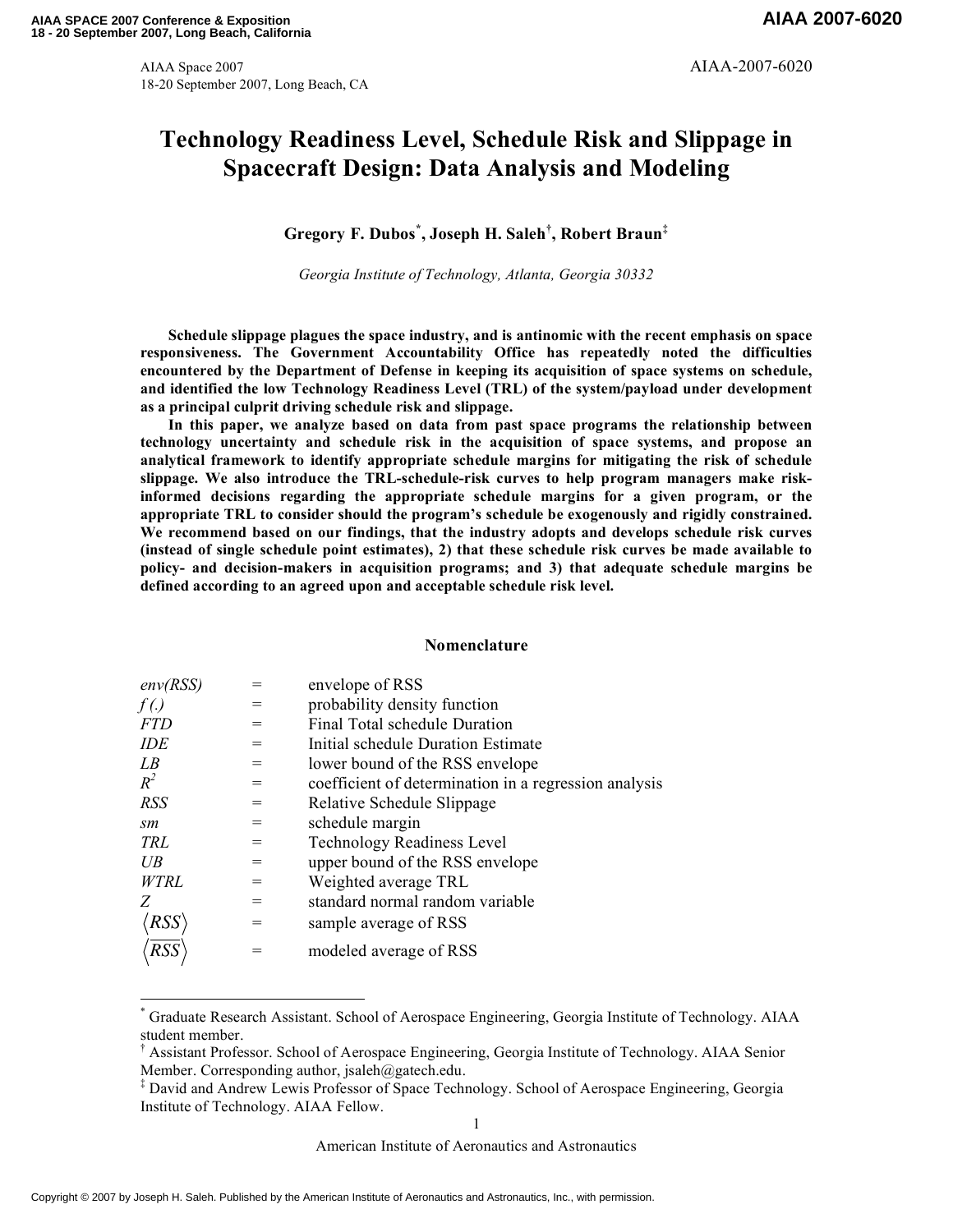| $\langle UB \rangle$ |   | modeled upper bound of the RSS envelope                          |
|----------------------|---|------------------------------------------------------------------|
| $\alpha$             |   | multiplicative constant of the mean RSS exponential model        |
| $\alpha'$            | = | multiplicative constant of the upper bound RSS exponential model |
| $\lambda$            |   | rate of the mean RSS exponential model                           |
| $\lambda'$           | = | rate of the upper bound RSS exponential model                    |
| $\mu$                |   | mean of the random variable RSS                                  |
|                      |   | standard deviation of the random variable RSS                    |
|                      |   |                                                                  |

# **I. Introduction**

The Government Accountability Office (GAO) has repeatedly noted<sup>1,2,3,4,5</sup> the difficulties encountered by the Department of Defense (DOD) in keeping its acquisition of space systems on schedule (and within budget):

"*DOD's space system acquisitions have experienced problems over the past several decades that have driven up costs by hundreds of millions, even billions, of dollars; stretched schedules by years; and increased performance risks. In some cases, capabilities have not been delivered to the warfighter after decades of development."* <sup>1</sup>

Several reasons testify to the criticality of maintaining space programs on schedule. First, the cost penalties associated with schedule slippage can significantly strain a program's budget, and in some cases jeopardize the (financial) survival and continued (political) support for the program. Second, the recent emphasis by the DOD on accelerated acquisition cycles in general, and on a more **responsive space** in particular—i.e., the ability to develop and launch a space asset on orbit within a very short timeframe—is fundamentally at odds with schedule slippages in acquisition programs.

Identifying the root causes of schedule slippage, and understanding the mechanics of their subversive influence, is critical for the DOD and other Federal agencies' acquisition functions. Furthermore, eliminating these causes and better controlling program schedule is increasingly emphasized as a priority. Chittenden<sup>6</sup> for example advised that "in order to resolve these enduring [schedule] concerns, the United States Air Force should pursue using schedule adherence or "SAIV" (schedule as an independent variable) as the first order programmatic driver for the majority of its acquisition programs."

What drives schedule slippage? Several factors come to mind as possible culprits. For example, it is easy to conceive of a system's **complexity** as having an important influence on the ability of a manufacturer or system integrator to stay on schedule or not—the more complex the system, the less likely its development can remain on schedule. Similarly, "**requirements creep**" can significantly perturb the development schedule of a system and result in major delays. This paper deals with a third factor that has been identified in several GAO reports as a principal culprit driving schedule slippage, namely the low **Technology Readiness Level** (TRL) of the system/payload under development.

The purpose of this paper is to empirically explore, in the case of space systems, **how much schedule risk/slippage is associated with various levels of technology maturity** or TRL, and to identify appropriate schedule margins to mitigate the risk of schedule slippage. In the following,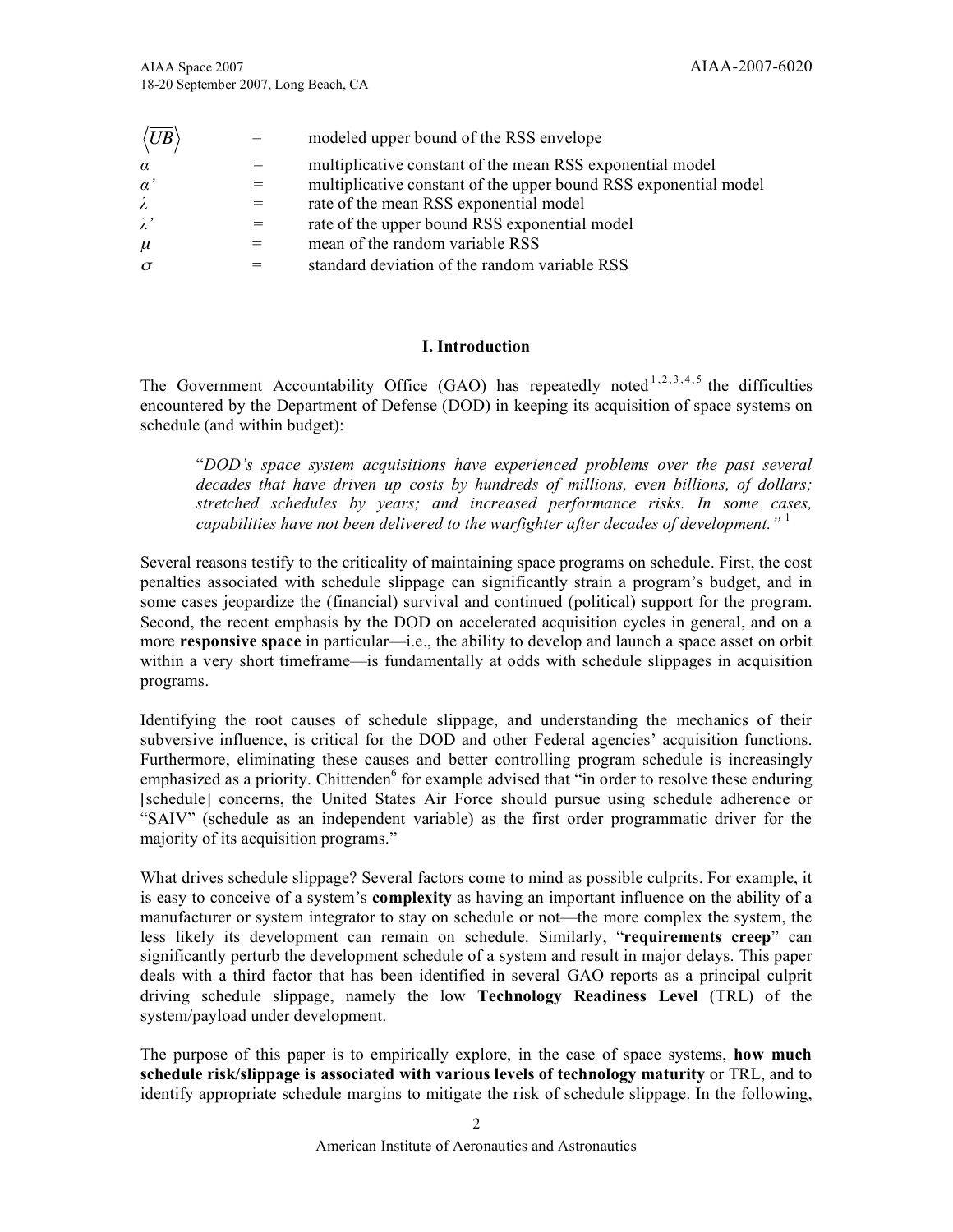we assume that schedule slippage is a random variable—more precisely, a random vector or an indexed family of random variables with TRL as the index—and we propose to characterize through data analysis and modeling the central tendency and dispersion of this random variable as a function of TRL (the independent variable in this study). To this effect, we briefly describe in Section 2 the TRL concept and highlight the relationship between technology uncertainty (i.e., low TRL) and schedule risk. In Section 3, we discuss and characterize the data used in our study. In Section 4, we analyze the data and provide analytical models for schedule risk and slippage as a function of TRL (and schedule margins). In Section 5, we conclude with some implications and recommendations from our work.

## **II. Technology Readiness Level and Schedule Risk**

The Technology Readiness Level (TRL) is a widely adopted metric by NASA and the DOD; it was introduced by NASA in the 1980s, first to assess the maturity of a particular technology before its implementation in a system, and second, to allow the "consistent comparison of maturity between different types of technology."<sup>7</sup> This metric is organized on a scale of nine levels corresponding to key stages of development of a given technology. A brief description of these levels is provided in Table 1; the reader is referred to Mankins<sup>7</sup> for a more detailed description of these levels.

| <b>TRL</b>       | <b>Summary description</b>                                                                         |
|------------------|----------------------------------------------------------------------------------------------------|
| TRL 1            | Basic principles observed and reported                                                             |
| TRL <sub>2</sub> | Technology concept and or application formulated                                                   |
| TRL <sub>3</sub> | Analytical and experimental critical function and/or<br>characteristic proof-of-concept            |
| TRL <sub>4</sub> | Component and/or breadboard validation in<br>laboratory environment                                |
| TRL <sub>5</sub> | Component and/or breadboard validation in relevant<br>environment                                  |
| TRL <sub>6</sub> | System/subsystem model or prototype demonstration<br>in a relevant environment (ground or space)   |
| TRL <sub>7</sub> | System prototype demonstration in a space<br>environment                                           |
| TRL <sub>8</sub> | Actual system completed and "flight qualified"<br>through test and demonstration (ground or space) |
| TRL <sub>9</sub> | Actual system "flight proven" through successful<br>mission operations                             |

### **Table 1. Summary of different Technology Readiness Levels**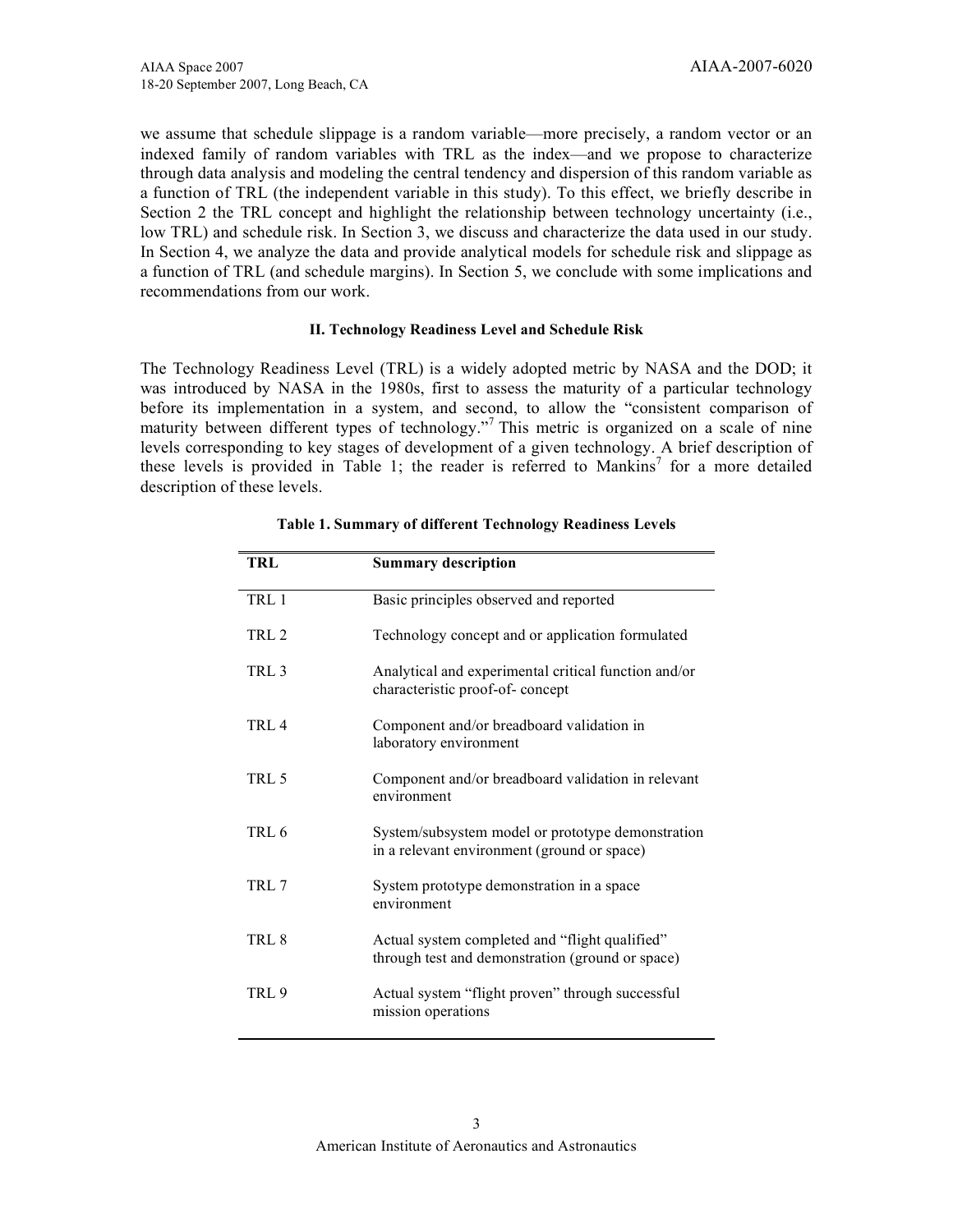The lack of technology maturity or low TRL, sometimes described in the literature as technology uncertainty, is often associated with schedule risk, albeit qualitatively. Browning  $8$  defines schedule risk as the "*uncertainty* in the ability of a project to develop an acceptable design […] within a span of time, *and* the *consequences* thereof." The author also defines technology risk as the "*uncertainty* in capability of technology to provide performance benefits (within cost and/or schedule expectations), *and* the *consequences* thereof." By their definitions alone, these concepts suggest a close relationship between technology uncertainty and schedule risk. In fact, in a study conducted by Gupta and Wilemon<sup>9</sup> of large technology-based firms, "about 58% of the interviewees cited technological uncertainties as a major reason for delays." The link between technology uncertainty and technology maturity is intuitive: the more mature a technology is, the more knowledge is available concerning its development, manufacturing, and mode(s) of operation. This, in turn, provides a higher confidence level that the mission requirements will be met. As a result, technology uncertainty in the project is reduced. Therefore, maturing technology is critical to completing a program on schedule and within budget.

As often noted by GAO, schedules overruns are most likely to occur when the burden of technology maturation is assumed within an acquisition program. <sup>10</sup> Indeed, as the low-TRL world (research environment, or S&T in government parlance) and the high-TRL world (e.g, development and production) are significantly different and do not always interact seamlessly, it is hard to predict how smooth this maturation process will be, and more importantly, how much time it will take to bring a low TRL technology (e.g., TRL  $=$  4) to a comfortable level of maturity (e.g.,  $TRL = 8$ ). This issue is sometimes referred as the **TRL gap** and is described by George and Powers<sup>11</sup> as "the problem of efficiently transitioning a new technology from concept to viable product in the **shortest possible time** and at the least cost."

In the following, we propose to quantify the relationship between technology uncertainty and schedule risk using TRL as a proxy for the former. We start in the following section by describing the data collected for our analysis.

# **III. Data Description**

Paradoxically, despite the fact that technology readiness level is a central theme in feasibility studies of system design (spacecraft and other), limited TRL data is available to the technical community for analysis—unlike other parameters such as system cost for example for which quantitative data and a number of (cost) models exist and are widely available. In some cases, when TRL is discussed in the technical literature, qualitative maturity levels ("Low/Medium/High") are employed.

For the purpose of this study, we were provided with programmatic data from 28 NASA programs. Lee and Thomas<sup>12</sup> used this data to construct probability-based models for the cost growth of NASA's programs. Details about this data can be found in Ref. 12. In this study, we focus instead on schedule slippage and concern ourselves with three parameters from the data set:

- 1. TRL at start of program
- 2. Initial schedule Duration Estimate (IDE)
- 3. Final Total schedule Duration (FTD)

We define the Relative Schedule Slippage (RSS) as the percentage schedule growth given the initial schedule estimate: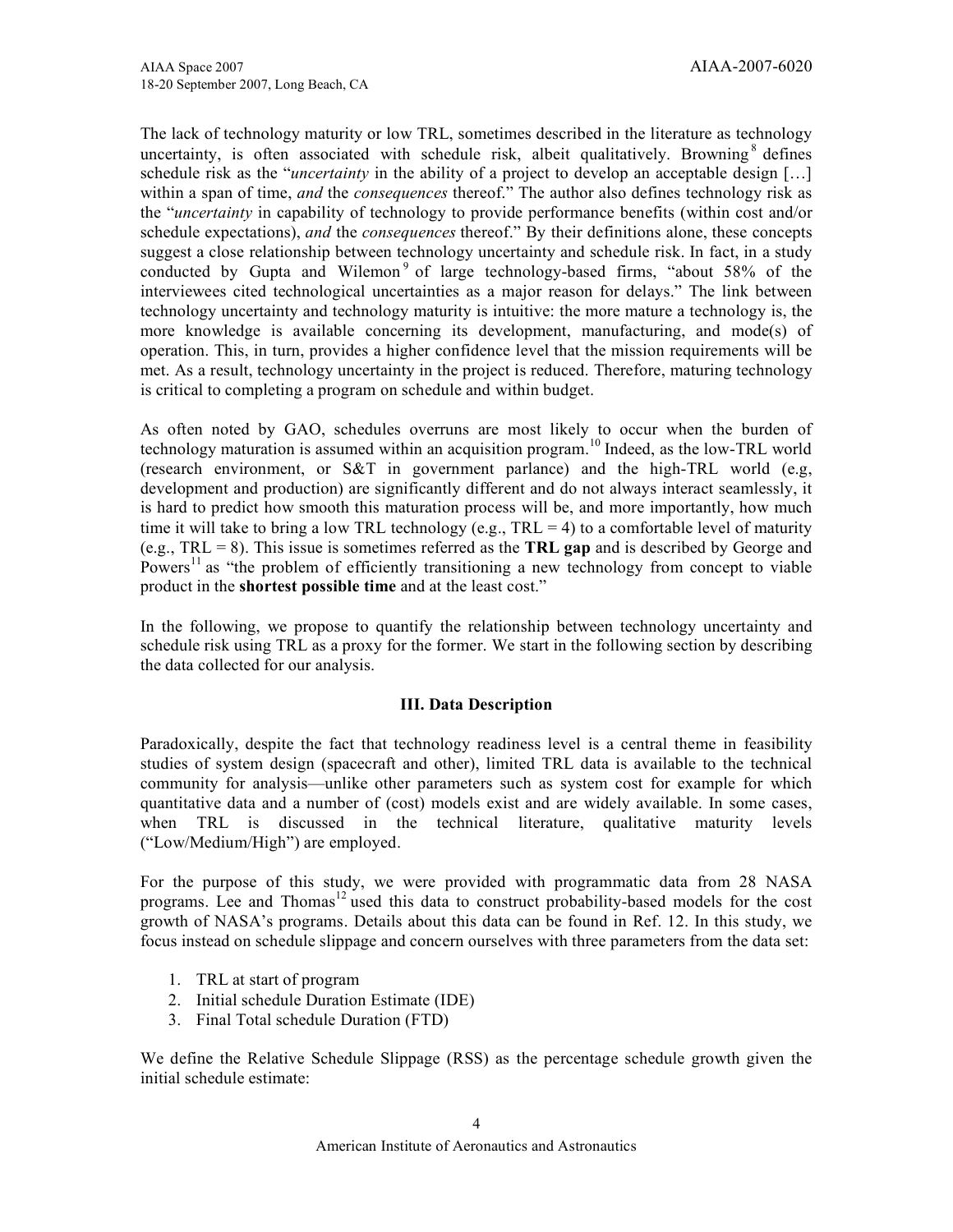$$
RSS = \frac{(FTD - IDE)}{IDE} \cdot 100\tag{1}
$$

Recall that the objective of this paper is to quantify how much schedule risk/slippage is associated with different levels of technology maturity or TRL. Given this objective, we perform a regression analysis on the data and investigate the relationship between TRL and RSS. We analyze both the central tendencies and the dispersion of RSS as a function of TRL and relate our results to schedule risk and slippage. The details are further discussed in Section IV.

Before we proceed however, a subtlety concerning the TRL data should be addressed:

Lee and Thomas<sup>12</sup> calculated a weighted average of TRL for each program (WTRL), by taking the "TRL of each component multiplied by their corresponding percent of the allocated cost against the entire program's cost".

$$
WTRL_{program} = \sum_{components_{i}} w_{i} \cdot TRL_{c_{i}} \qquad \text{where } w_{i} = \frac{cost_{i}}{cost_{program}} \qquad (2)
$$

resources spent for each component. Components with a small  $w_i$  are either of minor importance In our study, we used the WTRL as a preliminary basis for the "average system-TRL" whose influence on schedule slippage we investigated. The WTRL is proportional to the amount of in the design, or their TRL is already sufficiently high to limit the allocated cost for their development and implementation. In both cases, it is reasonable to assume that such components will not critically impact the advancement of the schedule, which justifies the use of the WTRL for our schedule analysis. However, this WTRL calculation results in a value with decimal digits. Such a degree of precision was not relevant for our study. To obtain the average system-TRL, the final step consisted in taking the integer part of the WTRL. Here again, when considering components requiring a large resource investment, we contend that those with the lowest TRLs drive the schedule delays, as they represent the "slowest links" of the maturation chain. For example, consider a program whose WTRL is 4.62. If it involves components with TRL 5 or 6, it also involves components with integer values of TRL less or equal than 4. First, the WTRL of 4.62 gives a good indicator of the "average TRL" of the entire system. Then, considering that components with low TRL (e.g., TRL  $=$  4) have a bigger impact on schedule slippage than components with TRL 5, we retained the integer value, that is  $TRL = 4$ .<sup>§</sup>

## **IV. Modeling Schedule Slippage and Risk**

For each of the 28 NASA programs in our data set, we plot and analyze the doublet (TRL; RSS) where the TRL consists of the integer values discussed in the previous section. The TRLs in our data set range from 4 to 8. We consider the relative schedule slippage a random variable—more precisely, a random vector or an indexed family of random variables with TRL as the index. In the following, we analyze and model both the central tendency and the dispersion of this random variable as a function of the independent variable in this study, namely TRL.

 $\frac{1}{2}$  Following these logics, one could argue that the minimum of all the components' TRLs could be directly used in place of the WTRL. However, we think it is important to capture first the relative importance of every component in terms of the amount of resources spent. The WTRL provides this function.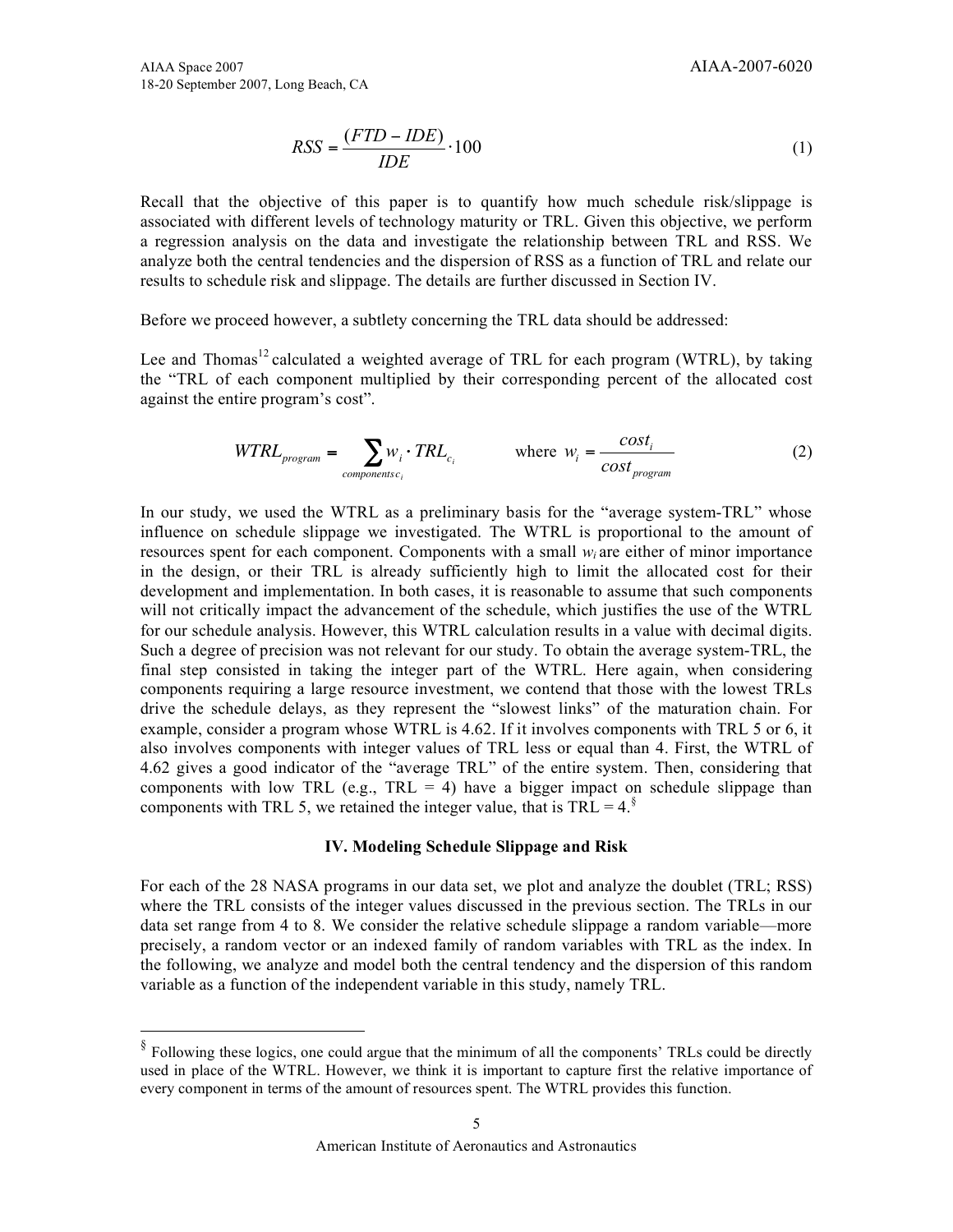#### **A. Mean relative schedule slippage**

We capture the central tendency of RSS by its mean or average value, which for a given TRL is defined as follows:

$$
\langle RSS \rangle_j = \sum_{i=1}^n \frac{RSS_i}{n} \bigg|_{\text{TRL}=j} \tag{3}
$$

! considered—in other words, programs' schedules have been consistently underestimated by 78% Figure 1 shows the mean RSS for each TRL. For example, for a TRL  $=$  4 at start of the program, Figure 1 shows that an average 78% schedule slippage has been observed in all 28 programs when the TRL at start of the program was 4 (this is low maturity technology in the context of a space acquisition program). Similarly, when TRL at start of the program was 7, Figure 1 shows a mean RSS of 19%.

More generally, Figure 1 shows a monotonically decreasing average RSS as a function of TRL. This result can be interpreted as follows: the quality of the initial schedule estimate (IDE) at start of the program improves (i.e., is more accurate) as the technologies considered for the program are more mature. Conversely, the lower the maturity of the technology considered, the less we can predict with accuracy the actual schedule or FTD (i.e., the bigger the error in the program's initial schedule estimate). While this result may be considered intuitive, Figure 1 provides an empirical confirmation of this intuition.



**Figure 1. Relative Schedule Slippage (RSS) for 28 NASA programs (mean, max, and regression analysis) as a function of TRL**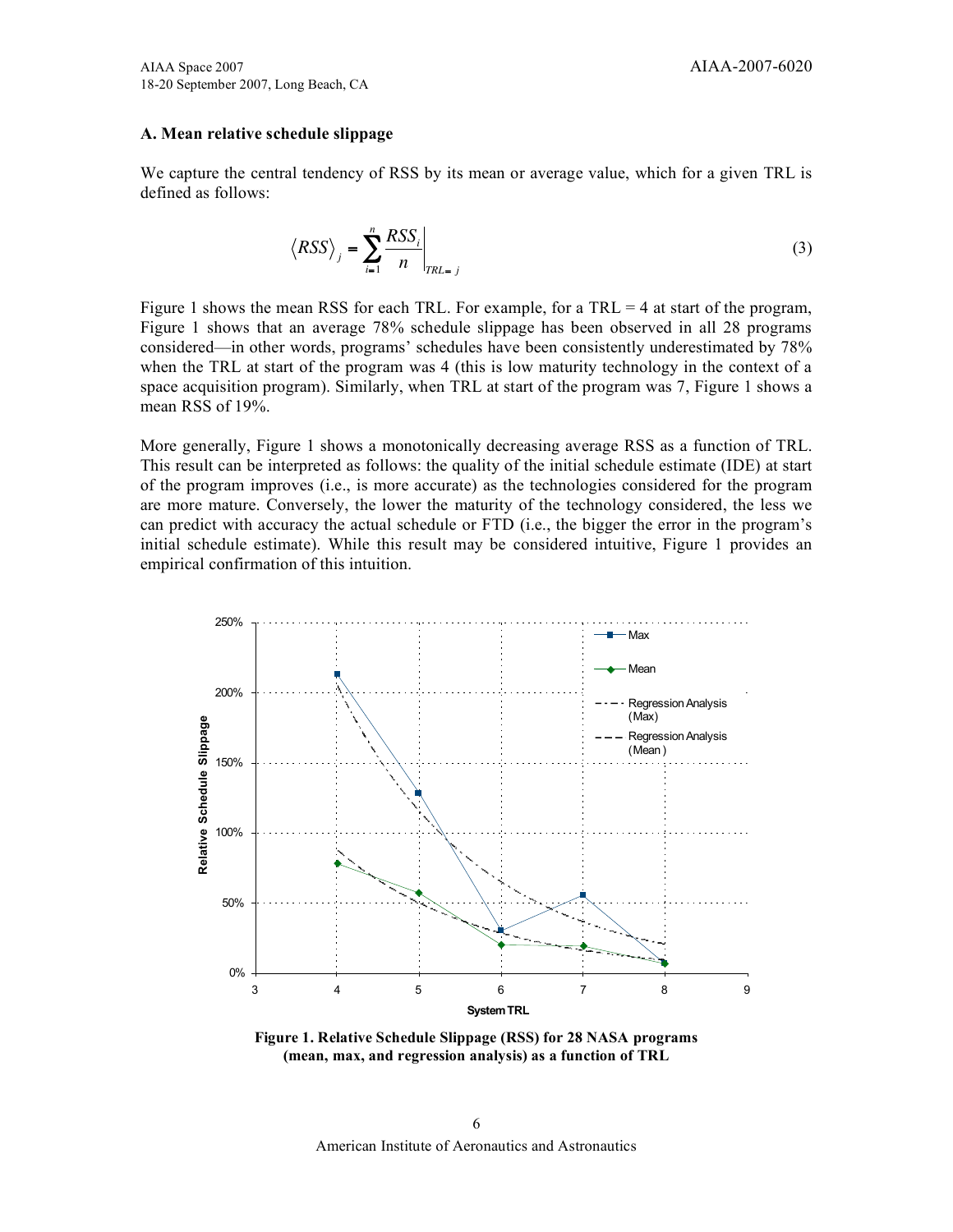To analytically reflect this trend, we propose to model the mean relative schedule slippage with a decreasing exponential function of TRL, and perform a regression analysis on our data set to fit the model parameters. Equation (4) represents the model structure:

$$
\langle \overline{RSS} \rangle = \alpha \cdot e^{-\lambda \cdot TRL} \tag{4}
$$

absence of a conceptual interpretation of the coefficients needed to ensure goodness-of-fit. More We chose this model structure both for its simplicity and conceptual relevance. A polynomial fit of order  $n > 1$  for example would be meaningless considering the small size of the sample, and the importantly, we needed a function that 1) accounts for the reduction of the schedule slippage with higher TRLs, and 2) provides increasingly smaller increments in schedule slippage as TRL increases. Condition 2 can be stated mathematically as follows: the absolute value of the derivative of the  $\langle \text{RSS} \rangle$  with respect to TRL should be a decreasing function. Hence, our choice of a decreasing exponential function (more details in the following paragraphs).

Table 2 shows the results of our regression analysis using this model structure (Eq. 4). A comparison of the observed and modeled mean relative schedule slippage is provided in Table 3. Our model of the mean relative schedule slippage, which consists of Eq. 4 and the value of its parameters in Table 2, is fairly accurate, as reflected by the coefficient of determination  $\mathbb{R}^2$ , 94%, and by the error between the model output and the observed data (less than 10 percent).

The  $\mathbb{R}^2$  parameter<sup>\*\*</sup> indicates that the variability in the mean relative schedule slippage is primarily accounted for by the TRL. However, due to the limited size of our sample (28 data points with an average of 6 points for each TRL), the  $R^2$  value of our model, 94%, should be considered with caution and not interpreted beyond the fact it indicates an accurate model.

| Table 2. Model parameters for the average schedule slippage in our data set |  |  |  |
|-----------------------------------------------------------------------------|--|--|--|
|-----------------------------------------------------------------------------|--|--|--|

| <b>Model parameter</b> | Value |  |
|------------------------|-------|--|
| α                      | 8.29  |  |
|                        | 0.56  |  |
| n2                     |       |  |

<sup>\*\*</sup> If  $y_i$  are the values of the dependant variable considered,  $\hat{y}_i$  the fitted values, and  $\bar{y}$  the sample mean,

the coefficient of determination is defined by  $R^2 = \frac{i}{\sum (y_i - \overline{y})^2}$ , and take  $(\hat{y}_i - \overline{y})^2$ *i* #  $(y_i - \overline{y})^2$  $\sum_{i}^{i} (y_i - \overline{y})^2$ , and takes a value between 0 and 1.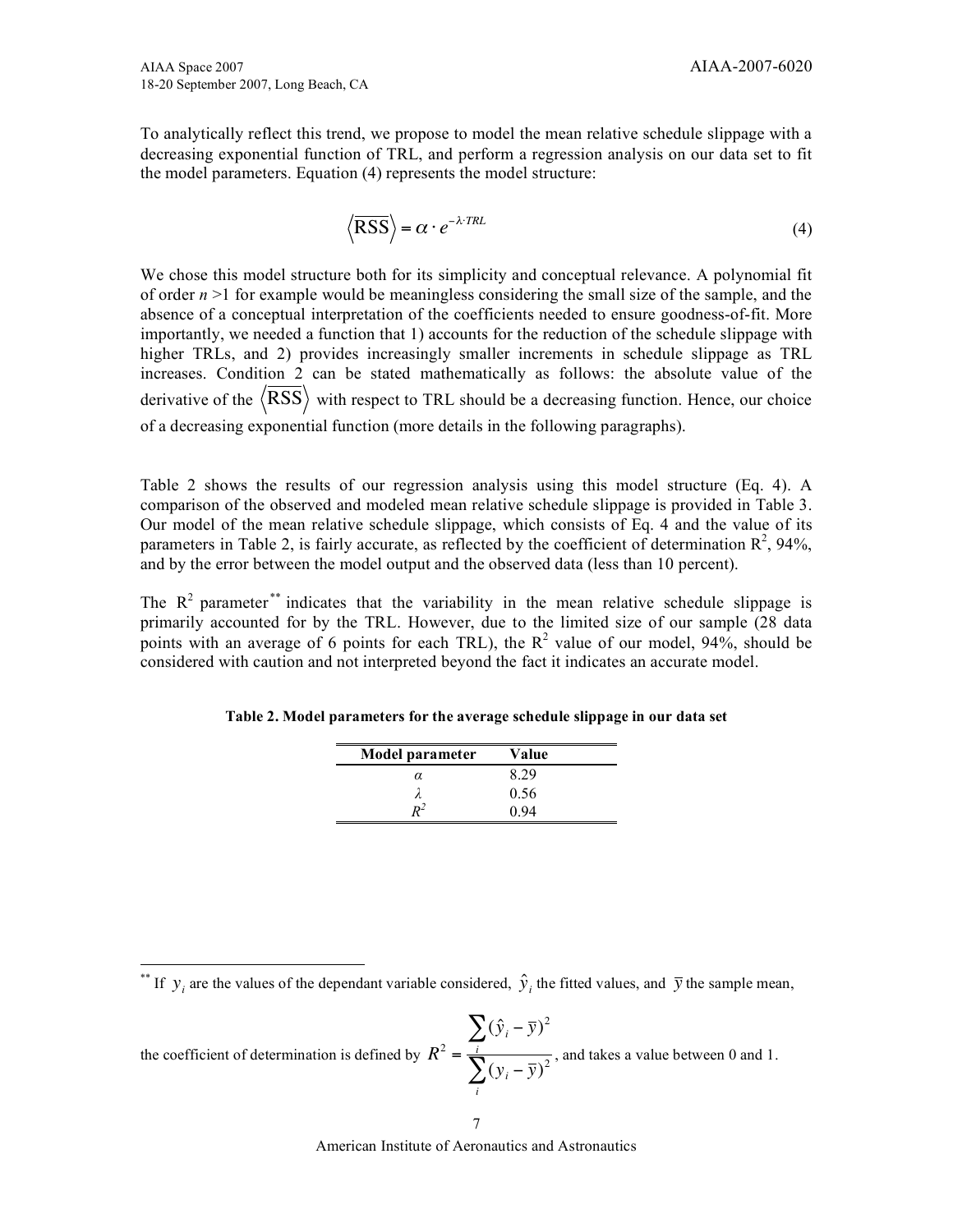| <b>TRL</b> | <b>Observed mean relative</b><br>schedule slippage (data) | Modeled mean relative<br>schedule slippage | Error |
|------------|-----------------------------------------------------------|--------------------------------------------|-------|
|            | 78%                                                       | 88%                                        | 10    |
|            | 57%                                                       | 50%                                        |       |
| n          | 20%                                                       | 29%                                        |       |
|            | 19%                                                       | 16%                                        |       |
|            | $7\%$                                                     | 9%                                         |       |

**Table 3. Model's accuracy: mean relative schedule slippage and TRL**

## **B. Dispersion of the relative schedule slippage**

In addition to the mean relative schedule slippage, the data allows us to model the envelope or range within which the relative schedule slippage falls for each TRL. We refer to the range of the relative schedule slippage as its dispersion. In the following, we propose to model the range or envelope of RSS by the upper- and lower bound (UB, and LB respectively) values of RSS for each TRL level:

$$
\begin{cases}\nUB_j = \max(RSS_i)|_{TRL-j} \\
LB_j = \min(RSS_i)|_{TRL-j}\n\end{cases} \tag{5}
$$

The envelope and dispersion of our data set are defined by Eq. 6:

$$
\begin{cases}\n\text{env}\left(RSS\right) = \left\{UB_j; LB_j\right\} & \text{for } j = 4, 5, 6, 7, 8 \\
\text{Disperson}_j = UB_j - LB_j & \text{for } j = 4, 5, 6, 7, 8\n\end{cases} \tag{6}
$$

TRL, at least one data point was found in our sample for which the initial estimated schedule The lower-bound model  $(LB_i)$  is trivial and equal to zero for all TRLs. In other words, for each (IDE) almost matched the actual schedule (FTD), thus resulting in an RSS almost equal to zero. †† Consequently, the upper-bound model is also a model of our data dispersion.

We model the upper-bound with a decreasing exponential as defined in Eq. 7:

$$
\langle \overline{\text{UB}} \rangle = \alpha^{\text{T}} \cdot e^{-\lambda^{\text{T}} \cdot \text{TRL}} \tag{7}
$$

<sup>&</sup>lt;sup>††</sup> This was a surprising result for the low TRL (4 and 5). We can assume that for these exceptional cases a significant schedule margins was probably factored into the initial schedule estimate, although unfortunately the data we have does not allow us to verify this assumption. More details on schedule margins are discussed in the next section.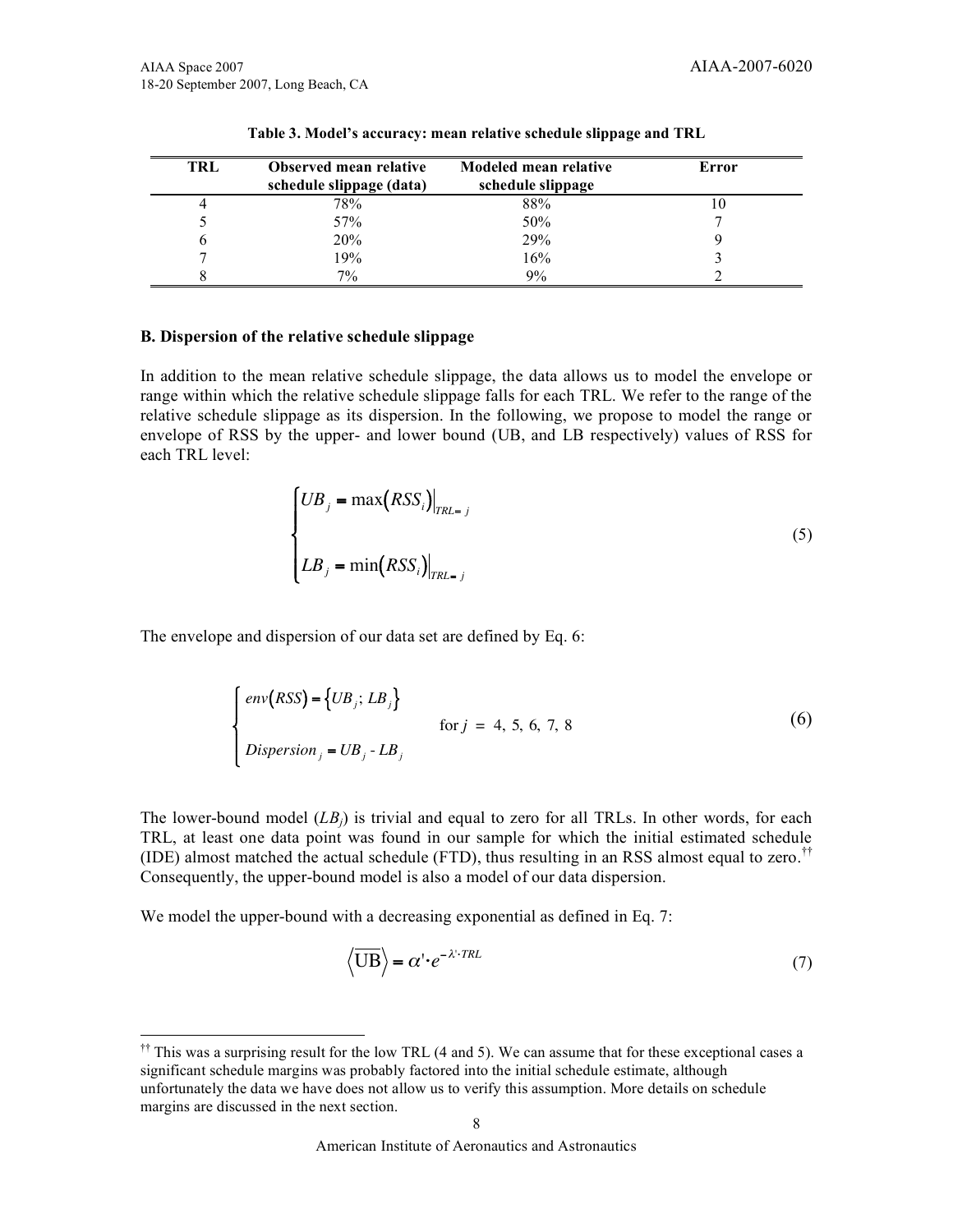Figure 1 shows that the dispersion of RSS narrows down as TRL increases. This dispersion can be considered a proxy for the time uncertainty in the technology maturation process: the lower the TRL, the bigger the schedule uncertainty, that is, the less we can predict with accuracy the time it will take to complete a project.  $GAO<sup>5</sup>$  put it more forcefully:

*"There is no way to estimate how long it would take to design, develop, and build a satellite system when critical technologies planned for that system are still in a relatively early stages of discovery and invention."*

Our results provide additional nuance to, and quantification of, this statement by GAO. Table 4 shows the results of our regression analysis using this model structure (Eq. 7). Notice that the upper-bound is a scaled up version of the mean relative schedule slippage with  $\lambda' \approx \lambda$ , and  $\alpha' \approx 2.5\alpha$ . Mathematically, the quasi-equality of the exponential coefficients implies that the changes in the mean and maximum RSS values for a given TRL jump are identical (Eq. 8). In practice, this quasi-equality indicates that the same phenomena resulting from the technology uncertainty affect the mean and the worst-case (maximum) schedule slippage for the range of TRL values in our data set, as captured in Eq. 8:

$$
\frac{\langle \overline{\text{RSS}} \rangle_{\text{TRL} = j}}{\langle \overline{\text{RSS}} \rangle_{\text{TRL} = k}} \approx \frac{\langle \overline{\text{UB}} \rangle_{\text{TRL} = j}}{\langle \overline{\text{UB}} \rangle_{\text{TRL} = k}}
$$
(8)

discussed previously (IV-A) also applies in this case of the dispersion model. Our model of the dispersion of the relative schedule slippage is fairly accurate, as reflected by the coefficient of determination  $\mathbb{R}^2$  (83%). However, the same caveat regarding the  $\mathbb{R}^2$  parameter

| <b>Model parameter</b> | Value |
|------------------------|-------|
| $\alpha$               | 20.47 |
| λ'                     | 0.57  |
|                        | 0.83  |

**Table 4. Model parameters for the maximum schedule slippage in our data set**

Beyond the schedule estimation errors reflected by the mean RSS model (Equation 4 and Table 2)—these may be due to a variety of factors including intrinsically flawed schedule estimation methods in use by the industry, or misleading industry practices—the dispersion of the RSS data suggests the existence of other sources of discrepancies between FTD and IDE (i.e., other than TRL), specific to each space program (e.g., complexity of the system under development, experience of the program manager, etc.). Further research is needed to identify these other parameters and correlate them with schedule slippage. Such work would be particularly relevant to the space industry, as it will 1) help develop credible schedule estimates, 2) limit programs' schedule risk, and 3) identify and disseminate best practices related to maintaining acquisition programs on schedule. The GAO reports mentioned previously (see Section I) constitute an important step in this direction. Academic analyses of these issues are required and can usefully complement the GAO reports and help disseminate the results beyond the reach of the traditional GAO readership.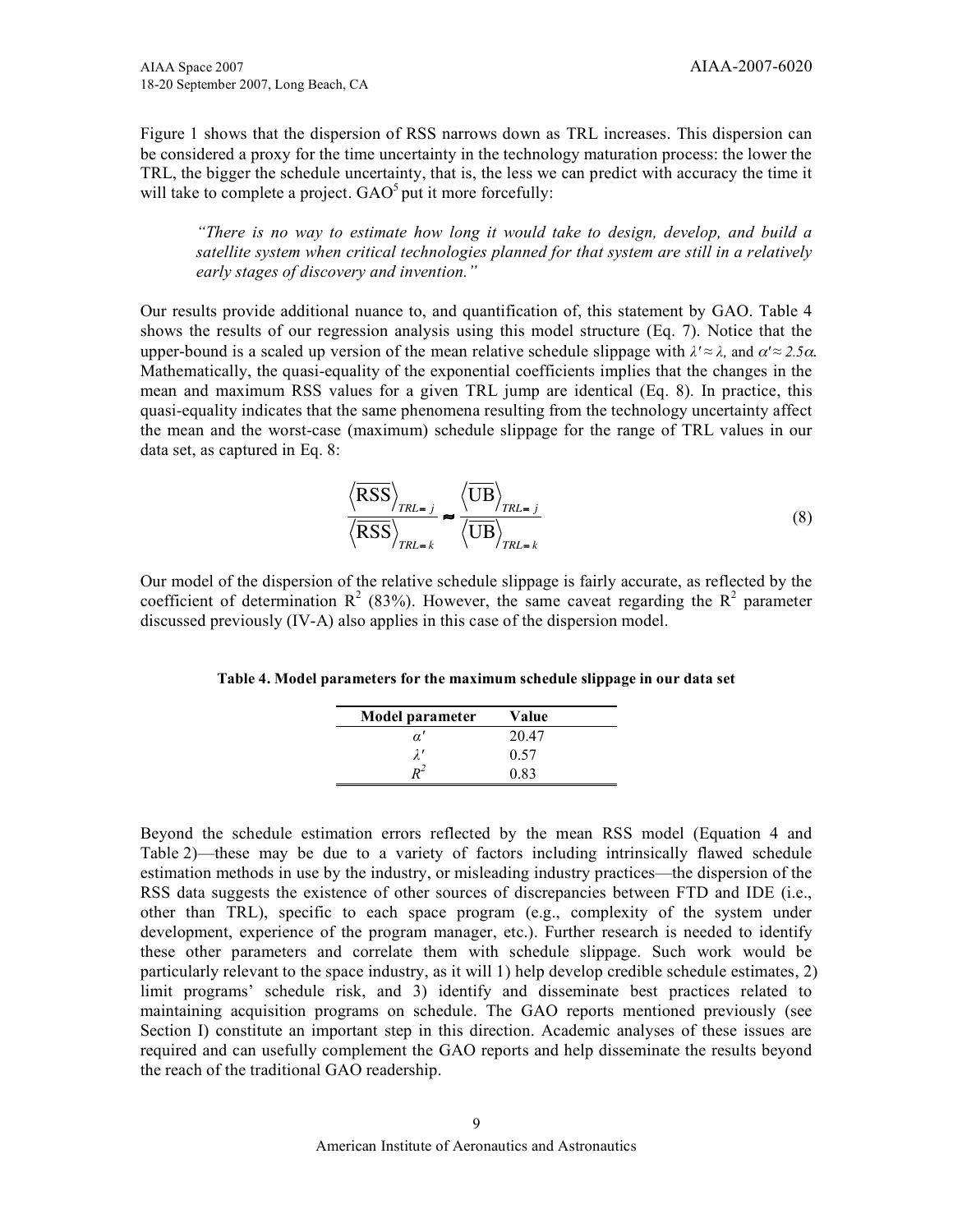## **C. Schedule risk curves and schedule margins**

The existence of a non-zero mean relative schedule slippage strongly suggests the need to add a schedule margin "on top of" the initial schedule estimate or IDE (said differently, traditional schedule estimate methods are biased and consistently underestimate actual programs' schedules). In this subsection, we discuss schedule margins and introduce the concept of schedule risk curves, or more precisely, TRL-schedule risk curves. In particular, for a given TRL at start of the program, we calculate the probability of overshooting the initial schedule estimate plus a given schedule margin. This in turn will help us determine appropriate schedule margins, as discussed below.

A schedule margin (*SM* or *sm*) can be expressed in the same units as IDE (e.g., months), or it can be expressed as a percentage of IDE; we use lower-case to denote the relative value, and upper-case to denote the absolute value of the schedule margin. Recall that RSS, and consequently FTD, which results from a linear transformation of RSS (see Eq. 1), are random variables. Consequently, we define schedule risk as the probability that the actual schedule (FTD) overshoots the initial schedule estimate plus a schedule margin, as shown in Figure 2b. Mathematically, we express the schedule risk for a given TRL at start of the program as follows:

$$
Schedule \operatorname{Risk}|_{\operatorname{TRL}=j} = P\Big\{\operatorname{FTD}_j > \operatorname{IDE}_j \cdot \Big(1 + \operatorname{sm}_j\Big)\Big\} \tag{9}
$$

margin underestimate the actual program's schedule. Conversely, a 20% schedule risk Assuming we can evaluate Eq. 9, the result would be interpreted as follows: a 20% schedule risk for example corresponds to a 20% chance that the initial schedule estimate plus the schedule corresponds to a confidence level of 80% that the actual schedule will fall within the initial schedule estimate plus the schedule margin. The higher the schedule margin, the lower the schedule risk. It should be noted that Eq. 9 is equivalent to the following:

$$
Schedule \operatorname{Risk}|_{\text{TRL}=j} = P\left\{\text{RSS}_{j} > \text{sm}_{j}\right\} \tag{10}
$$

distribution function for FTD or RSS. However, for the purpose of introducing the concept of In order to evaluate Eq. 9, we need to find or assume a probability distribution function for FTD or RSS for each TRL. The data in our sample is not rich enough to allow us to infer a probability TRL-schedule risk curve, let us assume that for a given TRL, RSS (FTD) is normally distributed. That is, we formulate the *hypothesis* that the RSS (FTD) has a normal probability density function, which can be written as follows:

$$
f\left(RSS_j\right)\Big|_{TRL=j} = \frac{1}{\sigma_j \sqrt{2\pi}} e^{-\frac{(RSS_j - \mu_j)^2}{2\sigma_j^2}}
$$
(11)

! dispersion of the data. Figure 2 provides a graphic illustration of Eq. 10 and 11.For a given value *j* of the TRL,  $\mu_i$  is approximated by our sample average RSS calculated in Eq. (4) and illustrated in Figure 1, and  $\sigma_i$  represents the standard deviation, which is related to the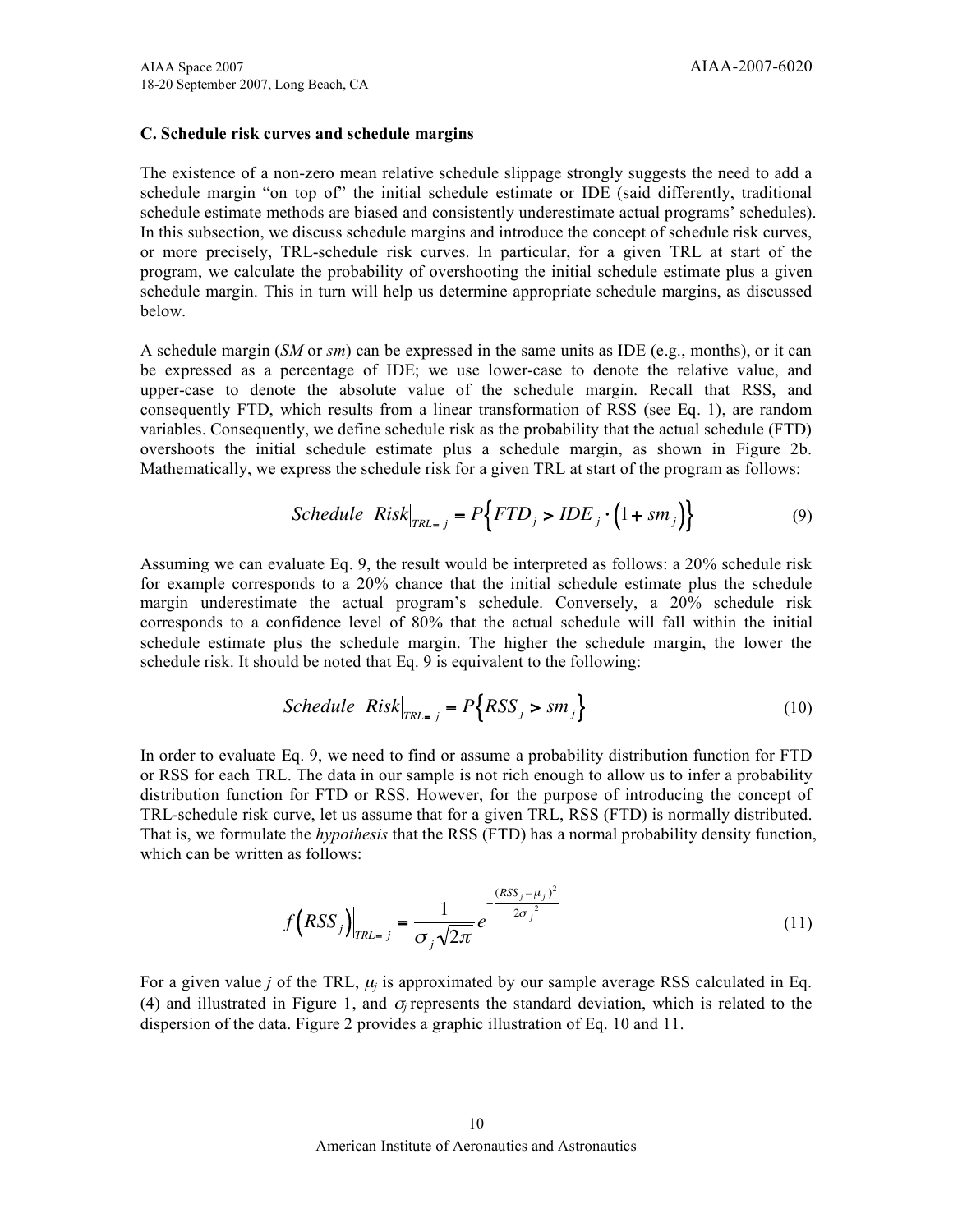

**Figure 2a. RSS probability density functions for each TRL value**



**Figure 2b. FTD probability density function and schedule risk**

In statistical data analysis, the standard deviation of a normally distributed random variable is approximated by the dispersion of a set of measurements (i.e., the sample) as follows:

$$
\sigma \approx \frac{Disperson}{4} \tag{12}
$$

! is fully determined by the following: The reader is referred to Lyman-Ott and Longnecker<sup>13</sup> for a discussion of this approximation. Finally, the probability distribution function of the RSS as defined in Eq. 11 for each TRL value

$$
\begin{cases}\n\mu_j \approx \left\langle \overline{\text{RSS}} \right\rangle_{\text{TRL-}j} & \text{for } j = 4, 5, 6, 7, 8 \\
\sigma_j \approx \frac{\text{Disperson}_j}{4}\n\end{cases}
$$
\n(13)

! risk. Mathematically, *sm* now becomes the unknown in Eq. (9) and (10). Equation 10 can be Given a TRL at start of a program, and an agreed upon schedule risk, we propose to find the corresponding schedule margin that should to be added to IDE to ensure this level of schedule rewritten in terms of the standard normal distribution as follows: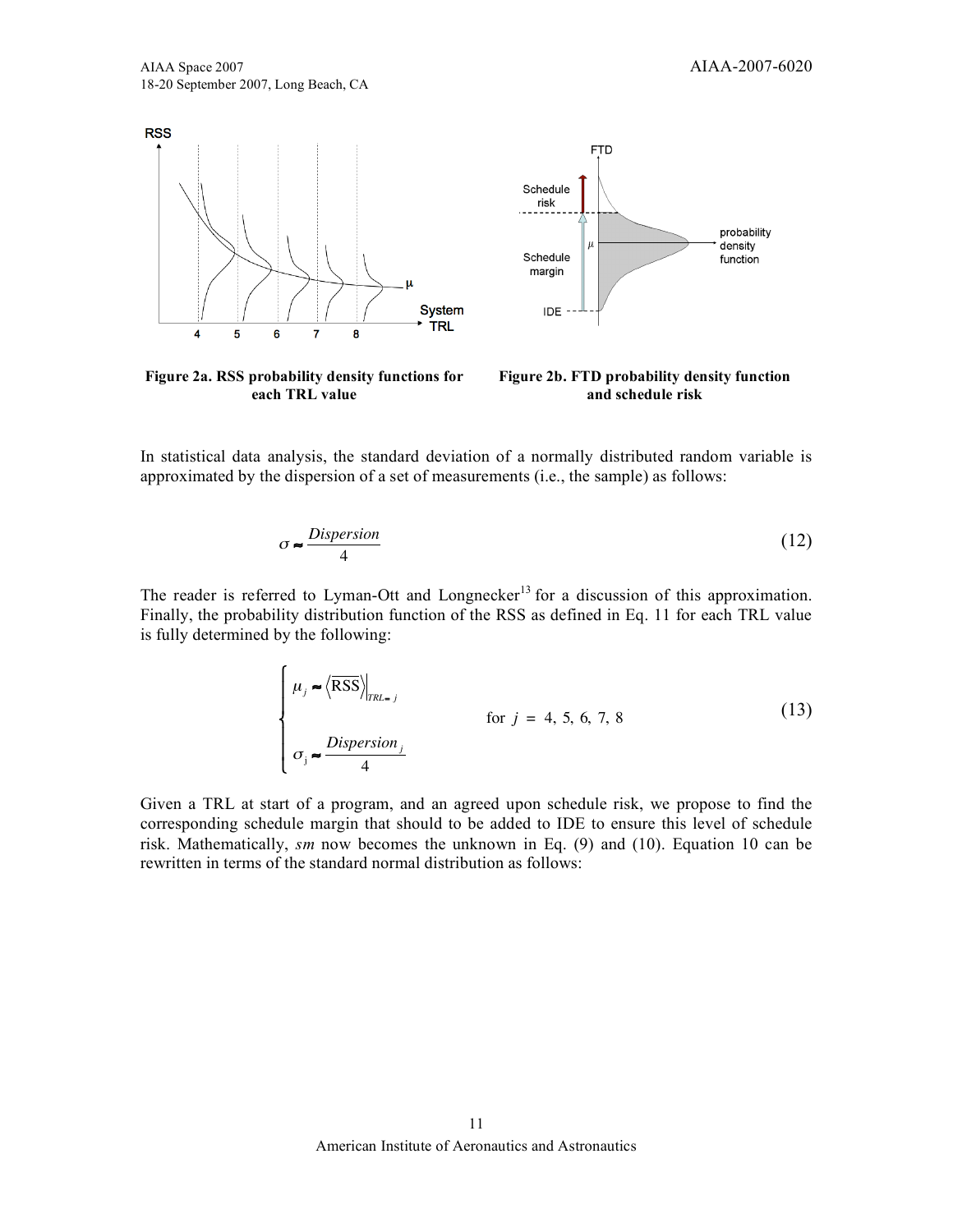Schedule Risk
$$
|_{RLL=j}
$$
 = 1 – Pr $\{RSS_j \le sm_j\}$   
= 1 – Pr $\{Z \le z\}$  = 1 –  $\phi(z)$  (14)

with 
$$
Z = \frac{RSS_j - \mu_j}{\sigma_j}
$$
 (15)

and 
$$
z = \frac{sm_j - \mu_j}{\sigma_j} \tag{16}
$$

function of the standard normal distribution function, whose values can be found in tabulated where Z is the standardized random variable derived from RSS, and  $\phi$  is the cumulative density form in the literature (see for example Ref. 14).

**Numerical example**: What should the schedule margin be if a schedule risk of 20% is called for, and the TRL at start of the program is 6? In this case,  $\phi(z) = 1 - 0.2 = 0.8$ , and we find the corresponding tabulated value of  $z = 0.84$ . Using Eq. 16, we find a schedule margin of 43%. In other words, for TRL = 6 at start of a program, a schedule margin of  $43\%$  will ensure a  $20\%$ schedule risk (or conversely, that there is 80% likelihood that the FTD will fall below the initial schedule estimate IDE plus the 43% schedule margin).

When done for all TRLs, not just one TRL value as in the previous numerical example, this analysis results in the construction of a family of **TRL-schedule risk curves,** as shown in Figure 3.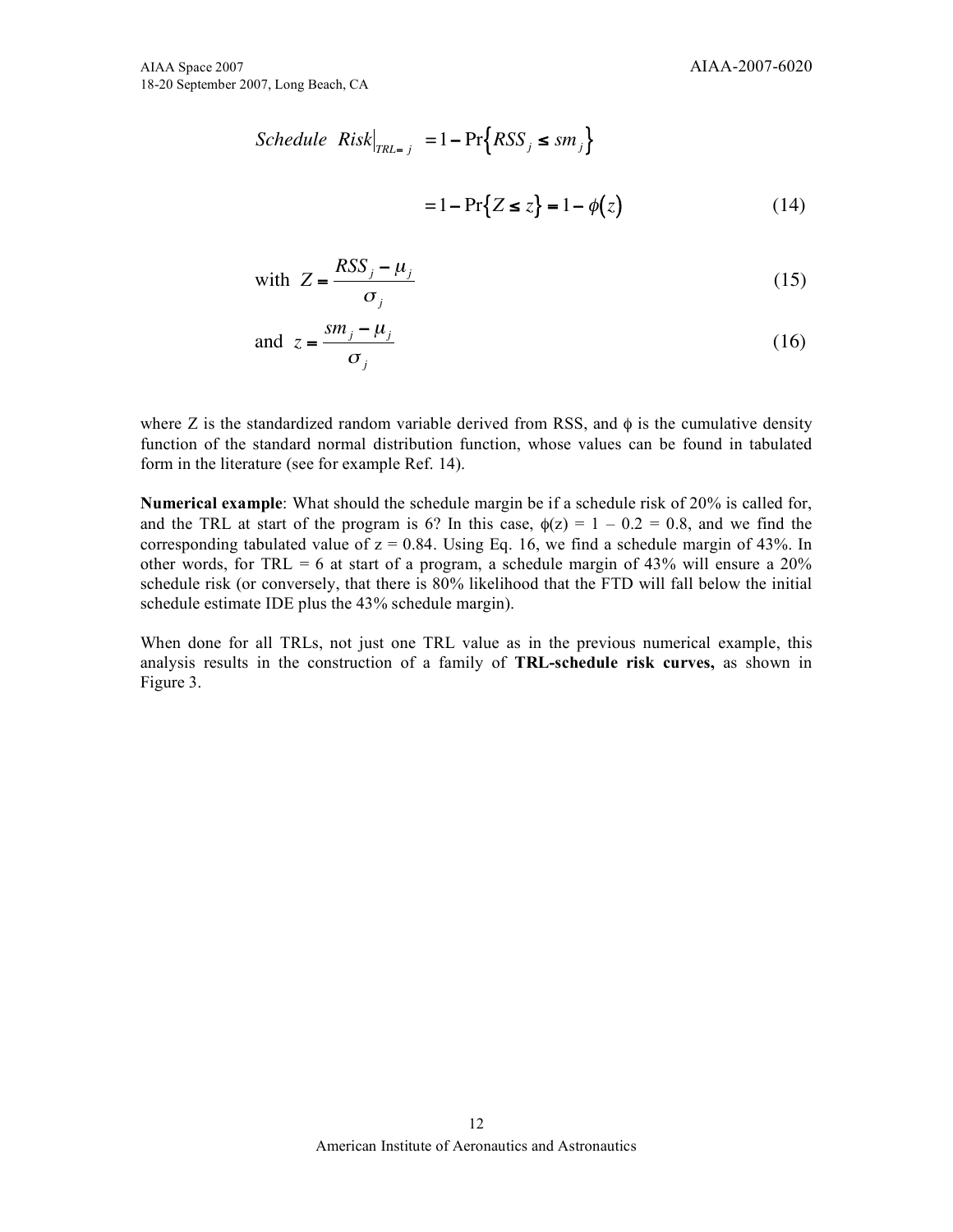

**Figure 3. TRL-schedule risk curves (SR) for a normally distributed Relative Schedule Slippage**

Schedule risk curves, as shown in Figure 3, are useful tools for program managers and decision-makers. These curves are can help in the following way:

- When looked at through a "vertical" cut (i.e., for a given TRL at start of the program), schedule risk curves allow program managers to visualize the incremental schedule margin needed to achieve a **reduction in schedule risk**. For example, on Figure 3, we see that for TRL = 6, a schedule margin of  $30\%$  is required to achieve a schedule risk of 50%; however, if this schedule risk is unacceptable, and, say a 20% schedule risk is required, then a schedule margin of 43% is required.
- When looked at through a "horizontal" cut, the schedule risk curves allow program managers to visualize for a given schedule margin, the change (reduction) in schedule risk as the TRL changes (increases). For example, a 40% schedule margin for TRL = 4 will result in a very high 80% schedule risk; however this same 40% margin will ensure approximately a 20% schedule risk if the technologies considered for the program were more mature with a TRL  $= 6$ .

In short, schedule risk curves allow program managers to make risk-informed decisions regarding the appropriate schedule margins for a given program, or the appropriate TRL to consider in an acquisition program should the program's schedule be exogenously constrained. These points are further discussed in the Section V along with our recommendations.

**Caveat**: Figure 3 was created based on the model developed in section IV-A and IV-B, and given the assumption that RSS (and consequently FTD) is normally distributed. Should more RSS empirical data be available and warrant a different probability distribution function, schedule risk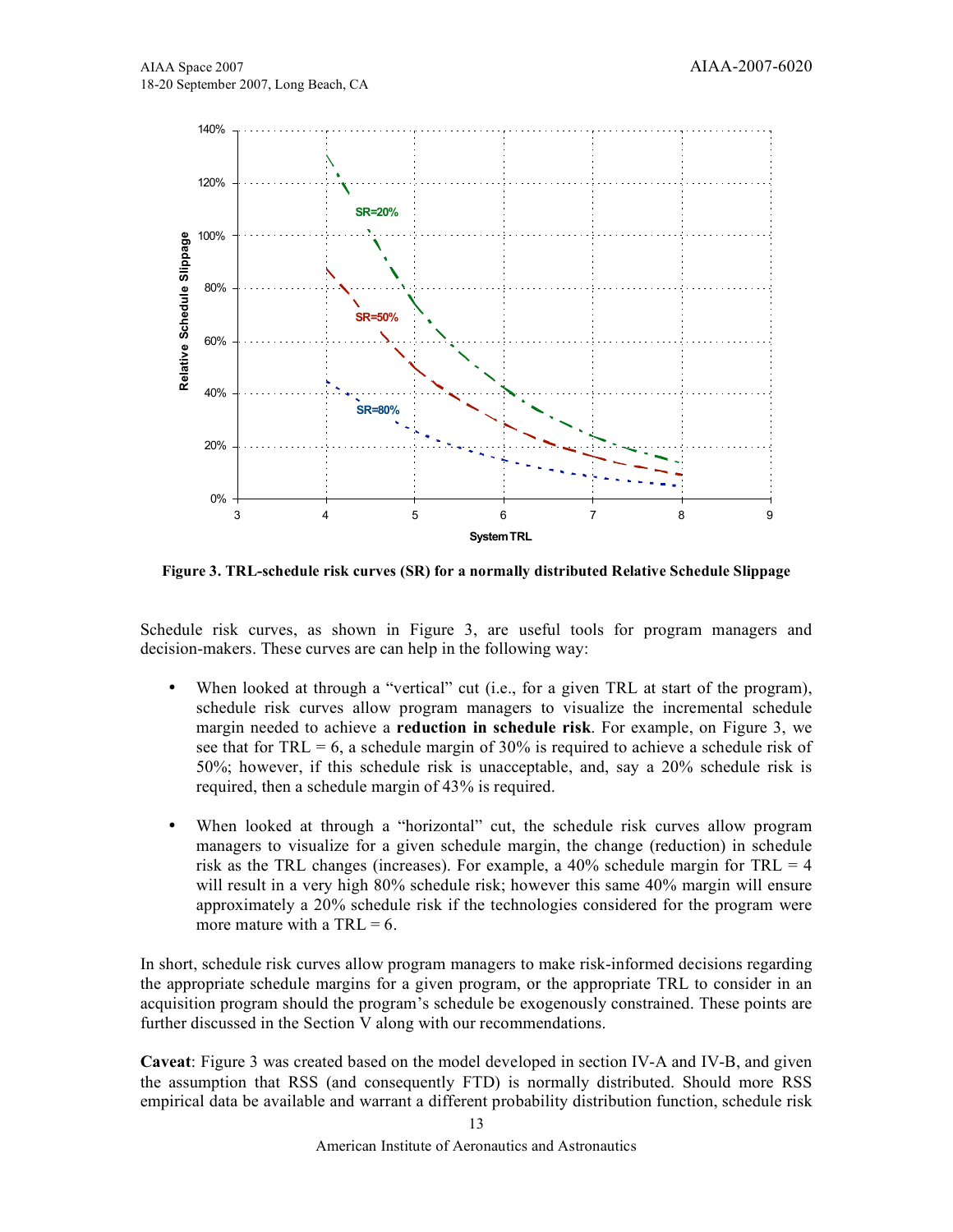curves can still be developed by replacing Eq. 11–16 with the new probability distribution function (pdf) and its parameters; schedule risk however, as defined in Eq. 9 and 10, remains the same irrespective of the pdf considered. The concept and usefulness of the schedule risk curves to program managers and decision-makers are independent on the particular distribution function for RSS (or FTD).

# **V. Implications and Recommendations**

Schedule slippage plagues the space industry, and is antinomic with the recent emphasis on space responsiveness. This work focused on one key culprit driving schedule slippage, namely TRL. Our empirical results, based on a data set of 28 NASA programs, support GAO's recommendation that, in order to reduce schedule risk, no technologies below TRL = 6 or 7 be included in an acquisition program:

*"If programs adhere to the TRL = 6 criteria, they will greatly reduce the risk of encountering costly technical delays, though not completely […]. Moreover, the best practice programs we have studied strive for a TRL = 7, where the technology has been tested in an operational environment, that is, space."5*

Furthermore, the existence of a non-zero mean schedule slippage in our study strongly suggests the need to include adequate schedule margins to the initial schedule estimate (IDE). The schedule margin can be adapted to the schedule risk the program is willing to accept; however, at a minimum, we recommend that programs adopt a schedule margin that is equal (or greater) to the mean schedule slippage for a given TRL. For example, if the TRL  $= 6$  criteria is adopted, we recommend that at a minimum, a schedule margin of 30% be adopted, since:

$$
sm_{6} \geq \left< \overline{\text{RSS}} \right>_{\text{TRL=6}} \approx 30\%
$$

But beyond a schedule point estimate, we recommend, 1) that the industry adopts and develops schedule risk curves in space acquisition programs; 2) that these schedule risk curves be made available to policy- and decision-makers; and 3) that adequate schedule margins be defined according to an agreed upon acceptable schedule risk level. For example, under the assumption of IV-C, at TRL = 6, we would still incur a schedule risk of  $50\%$  with a schedule margin of  $30\%$ . In order to "reach" the 20% schedule risk curve, we would need to include a schedule margin of 43%. Said differently, with a 43% schedule margin, we are 80% confident that the actual program's schedule will be within our initial estimate plus margin. Table 5 shows three levels of schedule risk and the required or corresponding schedule margins.

**Table 5. Schedule risk and the corresponding schedule margin for a TRL = 6 system**

| (agreed upon)<br><b>Schedule risk</b> | Corresponding<br>schedule margin |  |
|---------------------------------------|----------------------------------|--|
| 50%                                   | 30%                              |  |
| 20%                                   | 43%                              |  |
| 5%                                    | 56%                              |  |

**Schedule margins and cost implications**: It is important to recognize that while schedule margins decrease schedule risk, they do come at a cost. In other words, increasing a schedule margin will increase a program's budget, and many programs may not be able to afford large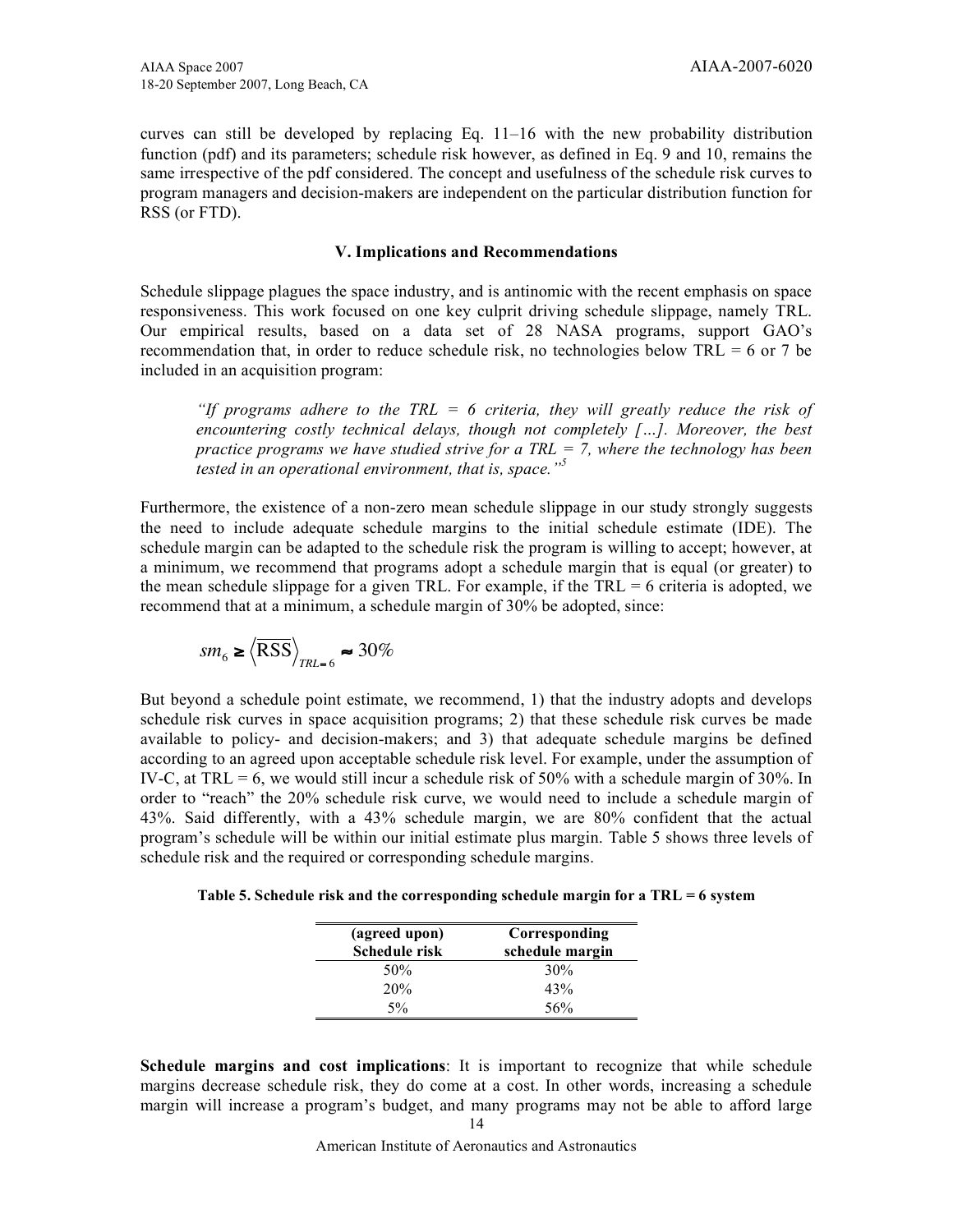schedule margins (e.g., the 56% schedule margin in Table 5, which results in a trifle schedule risk of 5%). Program managers should therefore carefully balance the cost implications of schedule margins with the schedule risk that the program can or is willing to afford. In future work, we propose to investigate the (marginal) cost of schedule margins, and to develop an analytical tool for program managers to assess and trade cost, schedule risk, and schedule margins.

Finally, we hope that more TRL and schedule data will be made available (to academics) in the future, especially for Air Force and DOD programs. This would allow to update and expand the results of the current work, and to include if possible a comparative analysis of schedule risk in various acquisition programs (space and other weapon systems).

### **Acknowledgments**

We gratefully acknowledge the support of Dale Thomas from NASA Marshall Space Flight Center, and Tzesan Lee who provided us with very helpful information about the data used in this study.

### **References**

<sup>1</sup> "Defense Acquisitions: Space System Acquisition Risks and Keys to Addressing Them", GAO-06-776R, June 2006. URL: http://www.gao.gov/docsearch/repandtest.html [cited 26 July 2007].

<sup>2</sup> "Technology Development: New DOD Space Science and Technology Strategy Provides Basis for Optimizing Investments, but Future Versions Need to be More Robust," GAO-05-155, Jan. 2005. URL: http://www.gao.gov/docsearch/repandtest.html [cited 26 July 2007].

<sup>3</sup> "Defense Acquisitions: Improvements Needed in Space Systems Acquisition Management Policy", GAO-03-1073, Sep. 2003. URL: http://www.gao.gov/docsearch/repandtest.html [cited 26 July 2007].

<sup>4</sup> "Defense Acquisitions: Assessments of Selected Weapon Programs", GAO-07-406SP, Mar. 2007. URL: http://www.gao.gov/docsearch/repandtest.html [cited 26 July 2007].

<sup>5</sup> "Space Acquisitions: Actions Needed to Expand and Sustain Use of Best Practices", GAO-07-730T, Apr. 2007. URL: http://www.gao.gov/docsearch/repandtest.html [cited 26 July 2007].

<sup>6</sup> Rothenflue, J.R., Kwolek, M.J., "Streamlining DOD Acquisition: Balancing Schedule with Complexity", September 2006, Chapter 3 by Chittenden, J. L., "Faster is Better… Can the USAF Acquisition Process Be SAIV'D?" pp. 81,82. URL: www.au.af.mil/au/awc/awcgate/cst/streamlining\_acq.pdf [cited 2 August 2007].

<sup>7</sup> Mankins, J. C., "Technology Readiness Levels," NASA Office of Space Access and Technology, White Paper, 1995. URL: www.hq.nasa.gov/office/codeq/trl/trl.pdf [cited 2 August 2007].

<sup>8</sup> Browning, T. R., "Sources of Schedule Risk in Complex System Development", *Systems Engineering*, Vol. 2, No. 3, 1998, pp. 129-142.

<sup>9</sup> Gupta, A. and Wilemon, D., "Accelerating the development of technology-based new products", *California Management Review*, Vol. 32, No.2, Winter 1990, pp. 24-44.

<sup>10</sup> "Best Practices: Better Management of Technology Development Can Improve Weapon Systems Outcome," GAO/NSIAD-99-162, pp.14-15-16. Jul. 1999. URL: http://www.gao.gov/docsearch/repandtest.html [cited 26 July 2007].